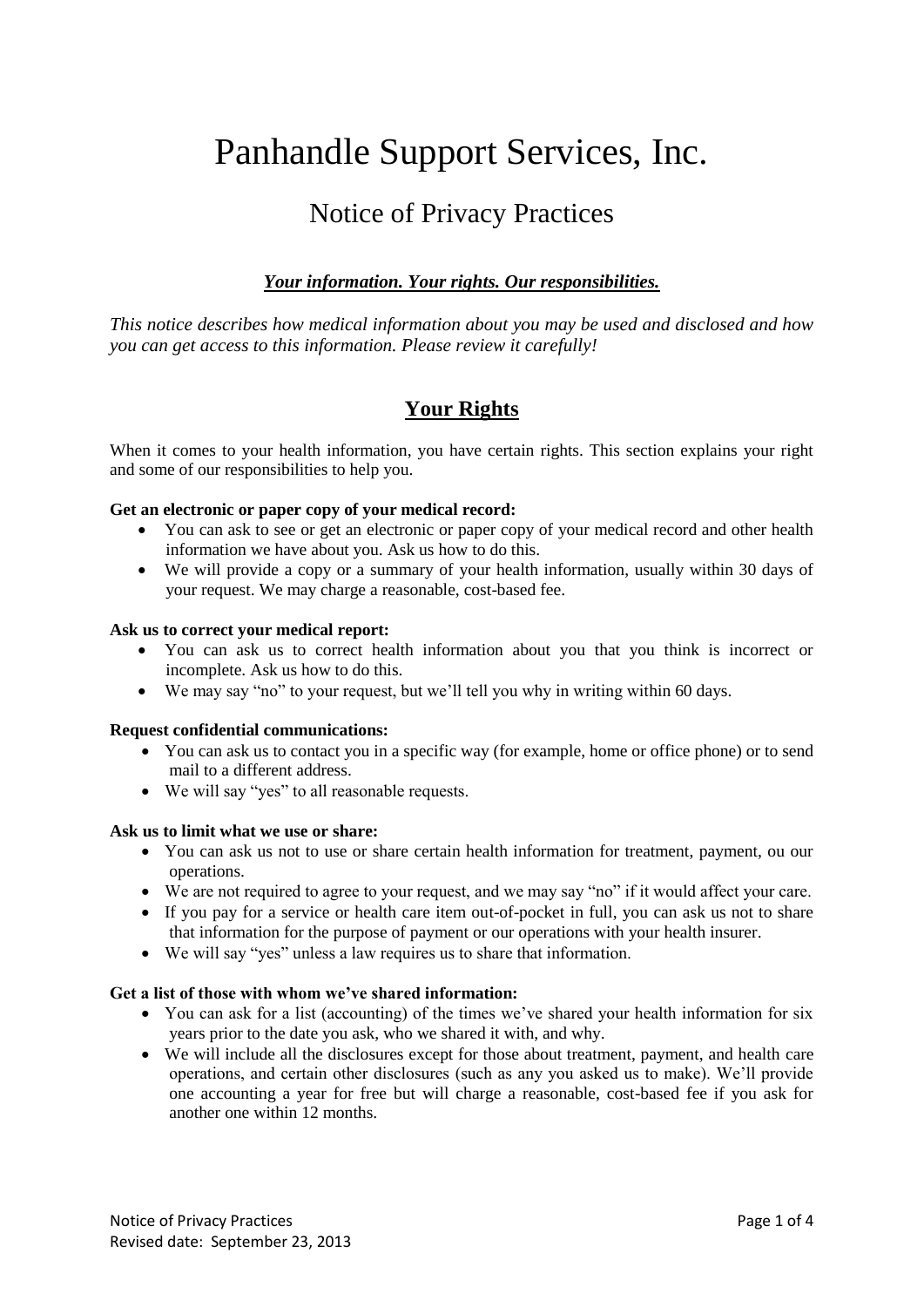## **Get a copy of this privacy notice:**

 You can ask for a paper copy of this notice at any time, even if you have agreed to receive the notice electronically. We will provide you with a paper copy promptly.

## **Choose someone to act for you:**

- If you have given someone medical power of attorney or if someone is your legal guardian, that person can exercise your rights and make choices about your health information.
- We will make sure the person has this authority and can act for you before we take any action.

## **File a complaint if you feel your rights are violated:**

- You can complain if you feel we have violated your rights by contacting us at: Panhandle Support Services, Mato Kret, General Manager, 2177 National Road, Wheeling WV 26003 or at 1-888-242-8404.
- You can file a complaint with the U.S. Department of Health and Human Services Office for Civil Rights by sending a letter to 200 Independence Avenue, S.W., Washington, D.C. 20201, calling 1-877-696-6775, or visiting [www.hhs.gov/ocr/privacy/hipaa/complaints/](http://www.hhs.gov/ocr/privacy/hipaa/complaints/)
- We will not retaliate against you for filing a complaint.

## **Your Choices**

For certain health information, you can tell us your choices about what we share. If you have a clear preference for how we share your information in the situations described below, talk to us. Tell what you want us to do, and we will follow your instructions.

## **In these cases, you have both the right and choice to tell us to:**

- Share information with your family, close friends, or others involved in your care
- Share information in a disaster relief situation
- Include your information in a hospital directory
- Contact you for fundraising efforts

If you are not able to tell us your preference, for example if you are unconscious, we may go ahead and share your information if we believe it is in your best interest. We may also share your information when needed to lessen a serious and imminent threat to health or safety.

### **In these cases we never share your information unless you give us written permission:**

- Marketing purposes
- Sale of your information
- Most sharing of psychotherapy notes

#### **In the case of fundraising:**

We may contact you for fundraising efforts, but you can tell us not to contact you again.

## **Our Uses and Disclosures**

How do we typically use or share your health information? We typically use or share your health information in the following ways.

#### **Treat you:**

- We can use your health information and share it with other professionals who are treating you.
	- o Example: A doctor treating you for an injury asks another doctor about your overall health condition.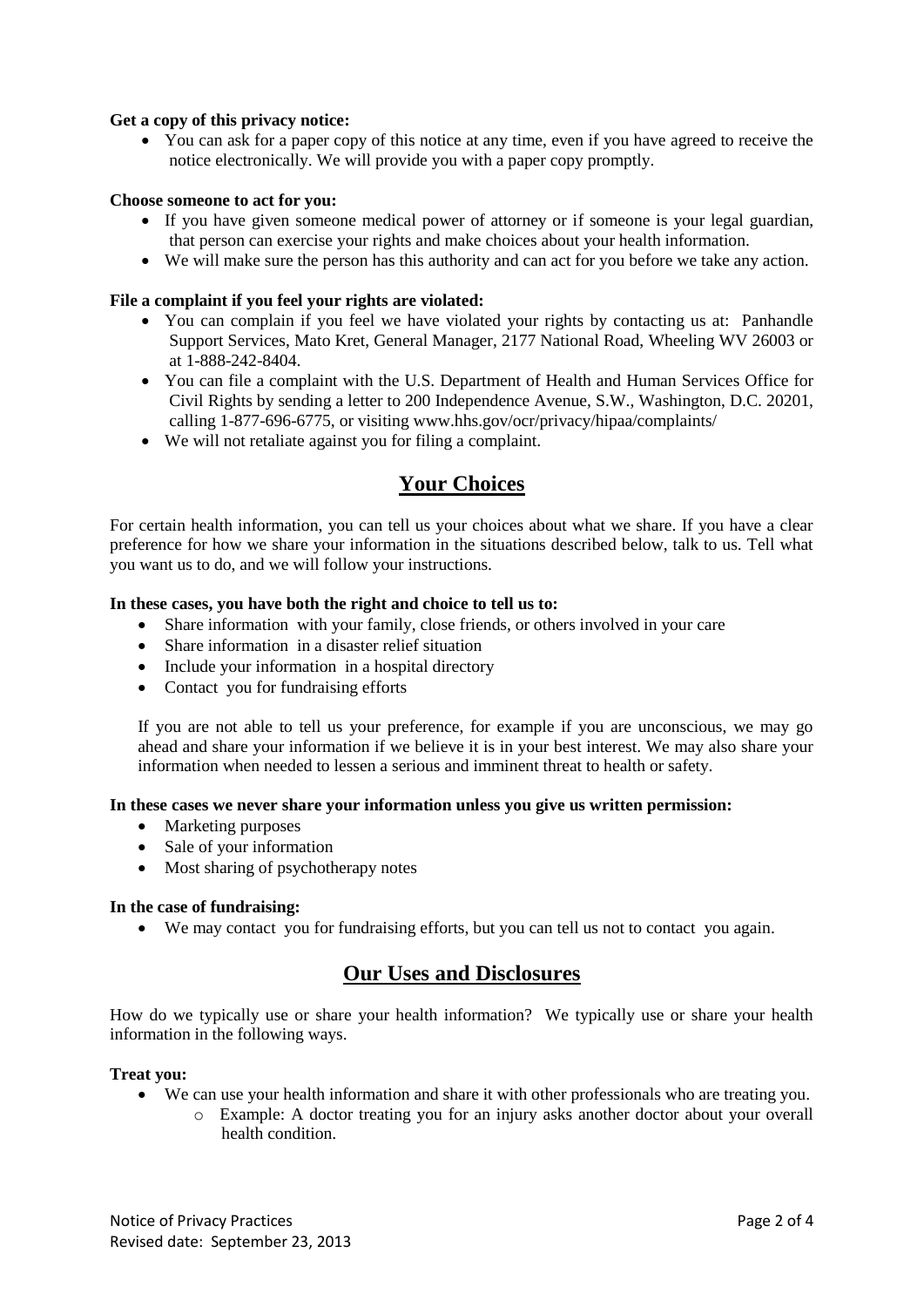## **Run our organization:**

- We can use and share your health information to run our agency, improve your care, and contact you when necessary.
	- o Example: We use health information about you to manage your treatment and services.

## **Bill for your services:**

- We can use and share your health information to bill and get payment from health plans or other entities.
	- o Example: We give information about you to your health insurance so it will pay for your services.

## How else can we use or share your health information?

We are allowed or required to share your information in other ways – usually in ways that contribute to the public good, such as public health and research. We have to meet many conditions in the law before we can share your information for these purposes. For more information see: [www.hhs.gov/ocr/privacy/hipaa/understanding/consumers/index.html](http://www.hhs.gov/ocr/privacy/hipaa/understanding/consumers/index.html)

## **Help with public health and safety issues:**

- We can share health information about you for certain situations such as:
- Preventing disease
- Helping with product recalls
- Reporting adverse reactions to medications
- Reporting suspected abuse, neglect, or domestic violence
- Preventing or reducing a serious threat to anyone's health or safety

#### **Do research:**

We can use or share your information for health research.

## **Comply with the law:**

 We will share information about you if state or federal laws require it, including with the Department of Health and Human Services if it wants to see that we're complying with federal privacy law.

#### **Respond to organ and tissue donation requests:**

We can share health information about you with organ procurement organizations.

## **Work with a medical examiner or funeral director:**

 We can share health information with a coroner, medical examiner, or funeral director when an individual dies.

## **Address workers' compensation, law enforcement, and other government requests:**

- We can use or share health information about you:
- For workers' compensation claims
- For law enforcement purposes or with a law enforcement official
- With health oversight agencies for activities authorized by law
- For special government functions such as military, national security, and presidential protective services

## **Respond to lawsuits and legal actions:**

 We can share health information about you in response to a court or administrative order, or in response to a subpoena.